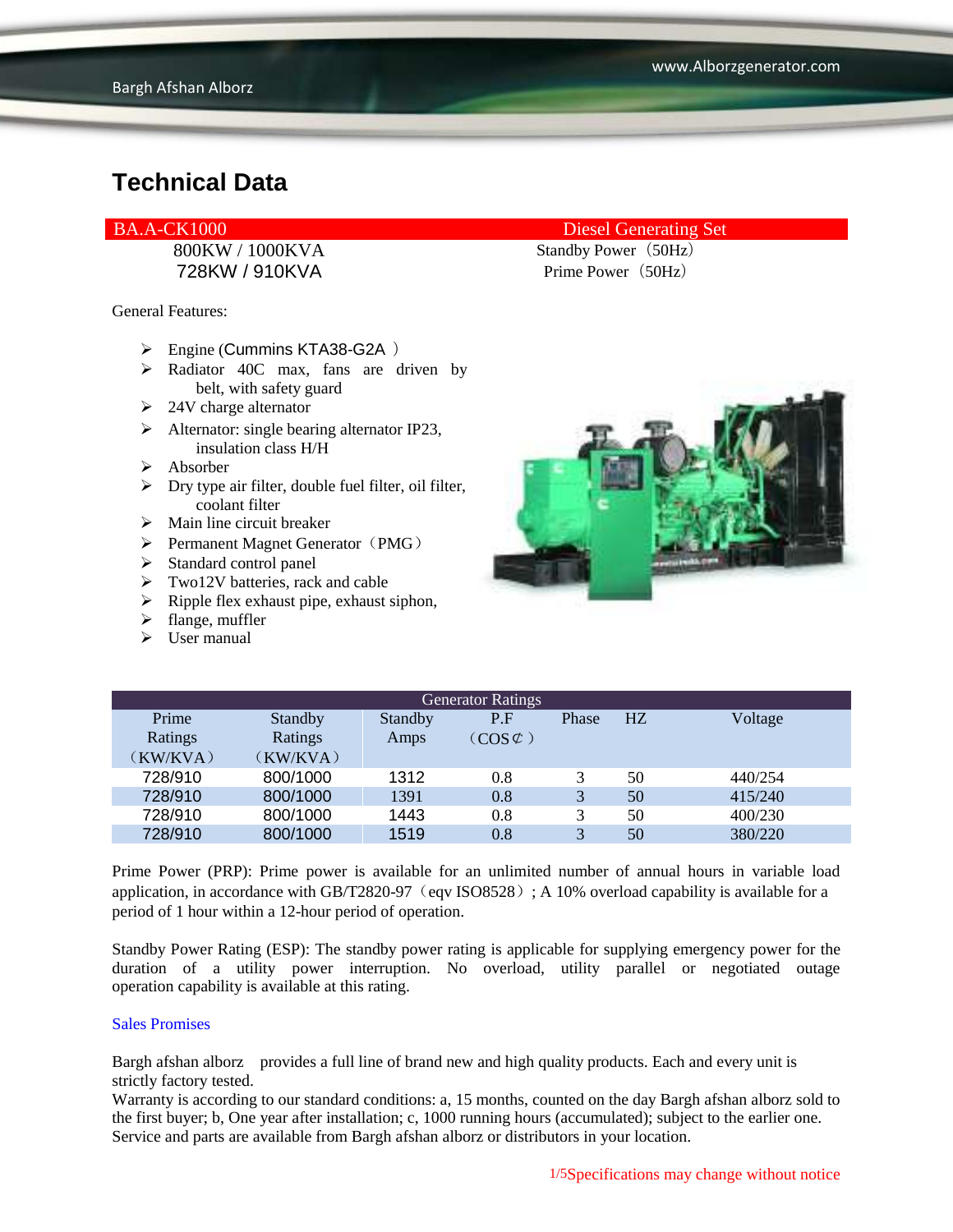| <b>BA.A-CK1000</b>               | <b>Diesel Generating Set</b> |  |  |
|----------------------------------|------------------------------|--|--|
|                                  | <b>ENGINE DATA</b>           |  |  |
| Manufacturer / Model:            | Cummins KTA38-G2A, 4-cycle   |  |  |
| Air Intake System:               | Turbo, Air/Water cooling     |  |  |
| Fuel System:                     | PT type fuel pump, EFC       |  |  |
| <b>Cylinder Arrangement:</b>     | $12$ in V                    |  |  |
| Displacement:                    | 37.8L                        |  |  |
| Bore and Stroke:                 | 159*159 (mm)                 |  |  |
| <b>Compression Ratio:</b>        | 14.5:1                       |  |  |
| <b>Rated RPM:</b>                | 1500rpm                      |  |  |
| Max. Standby Power at Rated RPM: | 800KW/1086HP                 |  |  |
| Governor Type:                   | Electronic                   |  |  |
|                                  | <b>Exhaust System</b>        |  |  |
| <b>Exhaust Gas Flow:</b>         | 3225L/s                      |  |  |
| <b>Exhaust Temperature:</b>      | 536°C                        |  |  |
| Max Back Pressure:               | 10kPa                        |  |  |
|                                  | <b>Air Intake System</b>     |  |  |
| <b>Max Intake Restriction:</b>   | 6.23kPa                      |  |  |
| Consumption:                     | 1126L/s                      |  |  |
| Air Flow:                        | 30425L/s                     |  |  |
|                                  | <b>Fuel System</b>           |  |  |
| 100% (Prime Power) Load:         | 200 L/h                      |  |  |
| 75% (Prime Power) Load:          |                              |  |  |
| 50% (Prime Power) Load::         |                              |  |  |
|                                  | Oil System                   |  |  |
| Total Oil Capacity:              | 135L                         |  |  |
| Oil Consumption:                 | ≤4g/kwh                      |  |  |
| Engine Oil Tank Capacity:        | 114L                         |  |  |
| Oil Pressure at Rated RPM:       | 297-483kPa                   |  |  |
|                                  | <b>Cooling System</b>        |  |  |
| <b>Total Coolant Capacity:</b>   | 252L                         |  |  |
| Thermostat:                      | 82-93°C                      |  |  |
| Max Water Temperature:           | $104$ °C                     |  |  |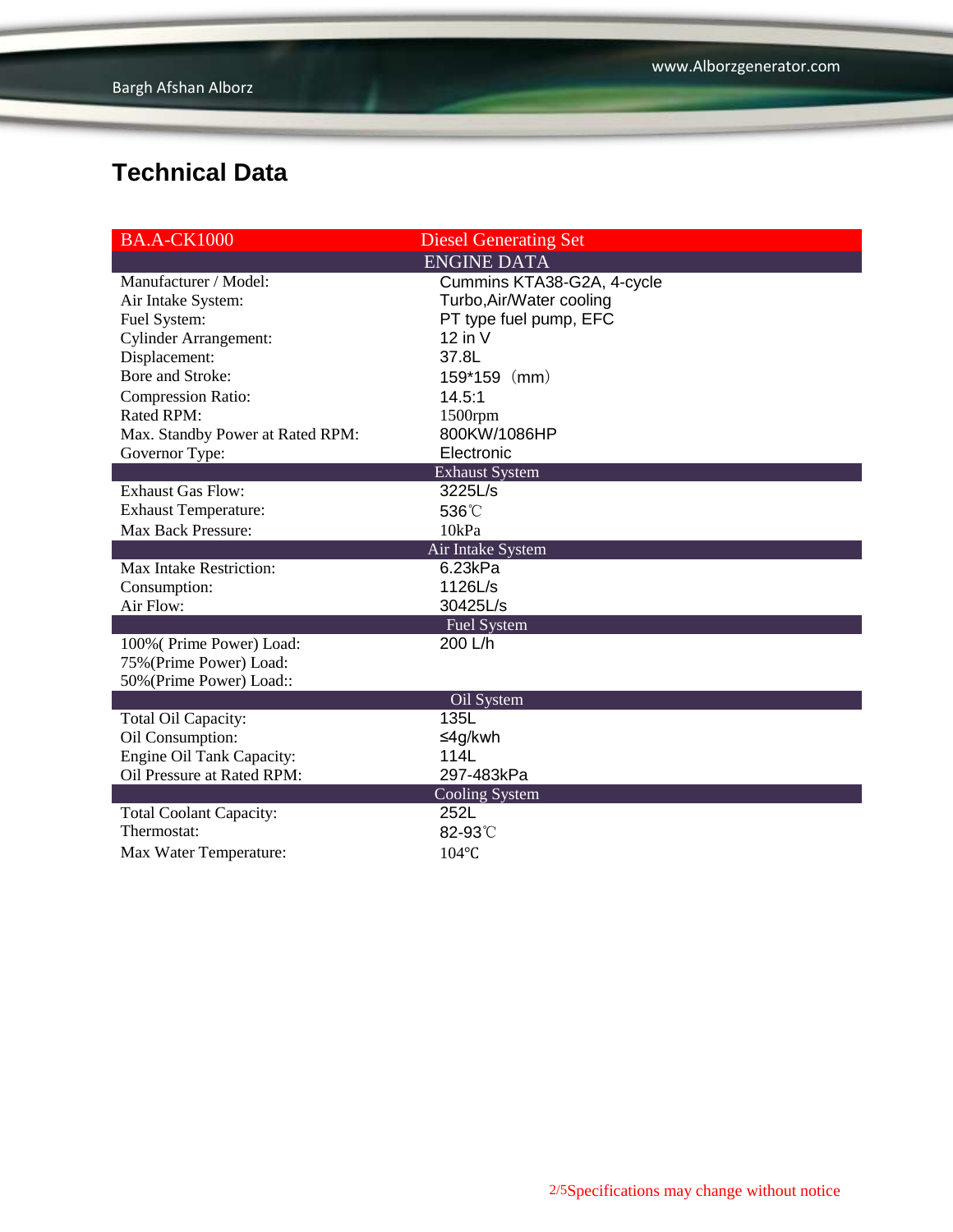| <b>BA.A-CK1000</b>                            | <b>Diesel Generating Set</b>                                                               |
|-----------------------------------------------|--------------------------------------------------------------------------------------------|
| <b>ALTERNATOR SPECIFICATION</b>               |                                                                                            |
|                                               | <b>GENERAL DATA</b>                                                                        |
|                                               | Compliance with GB755, BS5000, VDE0530, NEMAMG1-22, IED34-1, CSA22.2 and AS1359 standards. |
|                                               | <b>Alternator Data</b>                                                                     |
| Number of Phase:                              | 3                                                                                          |
| Connecting Type:                              | 3 Phase and 4 Wires, "Y" type connecting                                                   |
| Number of Bearing:                            |                                                                                            |
| <b>Power Factor:</b>                          | 0.8                                                                                        |
| Protection Grade:                             | IP23                                                                                       |
| Altitude:                                     | $\leq$ 1000m                                                                               |
| <b>Exciter Type:</b>                          | Brushless, self-exciting                                                                   |
| Insulation Class, Temperature Rise:           | H/H                                                                                        |
| Telephone Influence Factor (TIF):             | $50$                                                                                       |
| THF:                                          | $<$ 2%                                                                                     |
| Voltage Regulation, Steady State:             | $\leq \pm 1\%$                                                                             |
| <b>Alternator Capacity:</b>                   | 1000KVA                                                                                    |
| <b>Alternator Efficiencies:</b>               | 95%                                                                                        |
| Air Cooling Flow:                             | $1.614 \text{m}$ <sub>3</sub> /s                                                           |
|                                               | <b>GENERATING SET DATA</b>                                                                 |
| <b>Voltage Regulation:</b>                    | $\geq \pm 5\%$                                                                             |
| <b>Voltage Regulation, Stead State:</b>       | $\leq \pm 1\%$                                                                             |
| Sudden Voltage Warp (100% Sudden Reduce):     | $\leq +25\%$                                                                               |
| Sudden Voltage Warp (Sudden Increase):        | $\leq 20\%$                                                                                |
| Voltage Stable Time (100% Sudden Reduce):     | $\leq 6S$                                                                                  |
| Voltage Stable Time (Sudden Increase)         | $\leq 6S$                                                                                  |
| Frequency Regulation, Stead State:            | $\leq 5\%$                                                                                 |
| Frequency Waving:                             | $≤0.5%$                                                                                    |
| Sudden Frequency Warp (100% Sudden Reduce):   | $\leq$ +12%                                                                                |
| Sudden Frequency Warp (Sudden Increase):      | $\leq$ -10%                                                                                |
| Frequency Recovery Time (100% Sudden Reduce): | $\leq$ 5S                                                                                  |
| Frequency Recovery Time (Sudden Increase):    | $\leq$ 5S                                                                                  |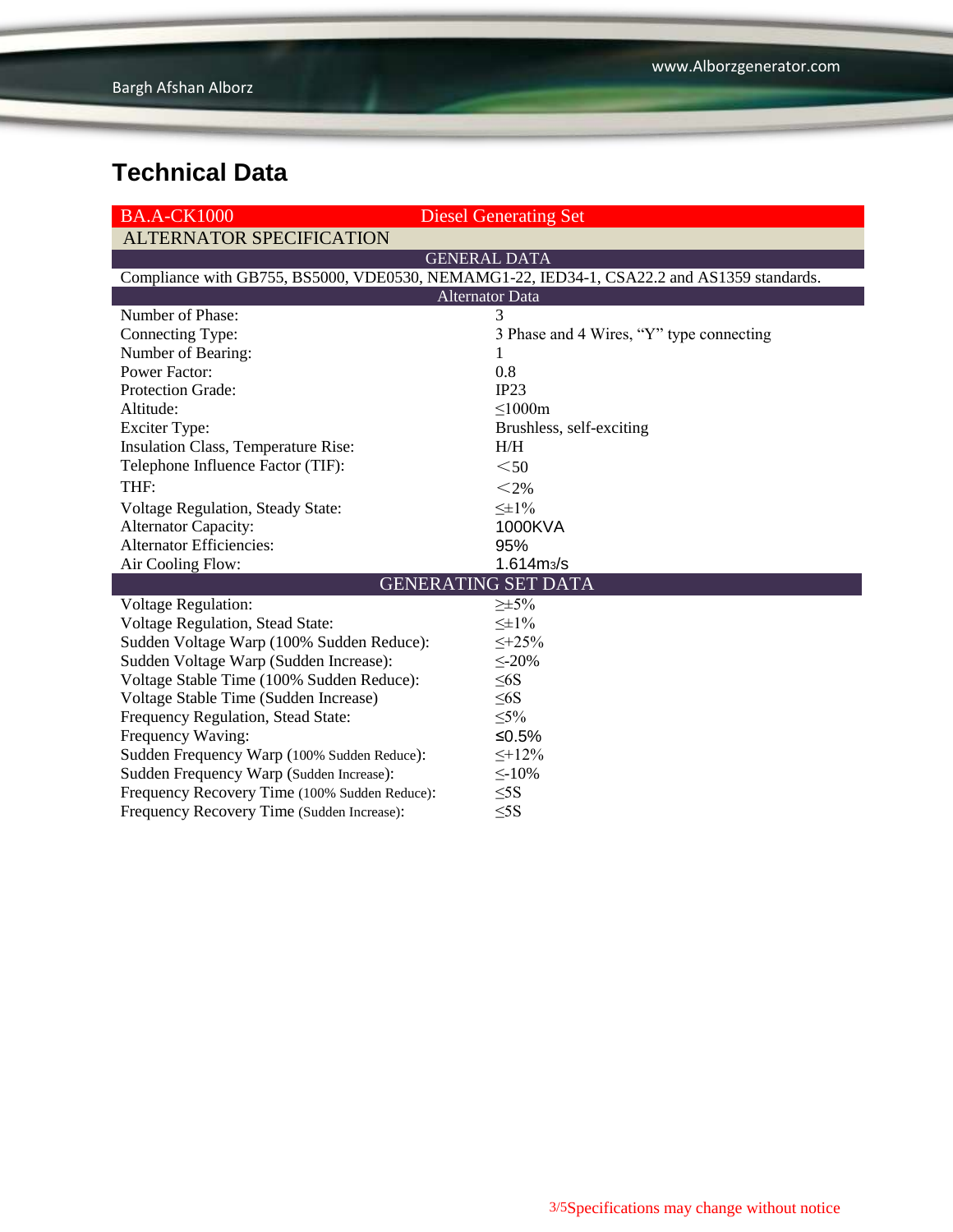| <b>BA.A-CK1000</b>                                                     | <b>Diesel Generating Set</b>                                           |                                                                                                    |
|------------------------------------------------------------------------|------------------------------------------------------------------------|----------------------------------------------------------------------------------------------------|
| Options                                                                |                                                                        |                                                                                                    |
| Engine                                                                 | <b>Fuel System</b>                                                     | <b>Control System</b>                                                                              |
| Heater 2KW & 4KW                                                       | Daily Fuel Tank                                                        | <b>Auto Control Panel</b>                                                                          |
| Battery Charger 3.5A & 7A                                              | <b>Base Fuel Tank</b>                                                  | <b>Remote Control Panel</b>                                                                        |
|                                                                        | <b>Water Separator</b>                                                 | <b>Auto Transfer Switch (ATS)</b>                                                                  |
|                                                                        | <b>Fuel Level Sensor</b>                                               | <b>Paralleling System</b>                                                                          |
| <b>Anti-Condensation Heater</b><br>Drop CT (For Paralleling)           | Rainproof Type<br>Soundproof Type<br>Container Type                    | <b>Engine Parts Drawing List</b><br><b>Spare Parts</b>                                             |
| Dimension & Weight                                                     |                                                                        |                                                                                                    |
| <b>Standard Configuration</b><br>(Open Type)                           | With Base Fuel Tank                                                    | Soundproof Type                                                                                    |
| Overall Size: 4500 (mm)<br>$*2060$ (mm) $*2430$ (mm)<br>Weight: 7150kg | Overall Size: 4550 (mm) *2060<br>$(mm)$ *2450 $(mm)$<br>Weight: 7200kg | Overall Size: 20'ft container<br>6058 (mm) $*2438$ (mm) $*2591$ (<br>mm)<br><b>Weight: 12000kg</b> |